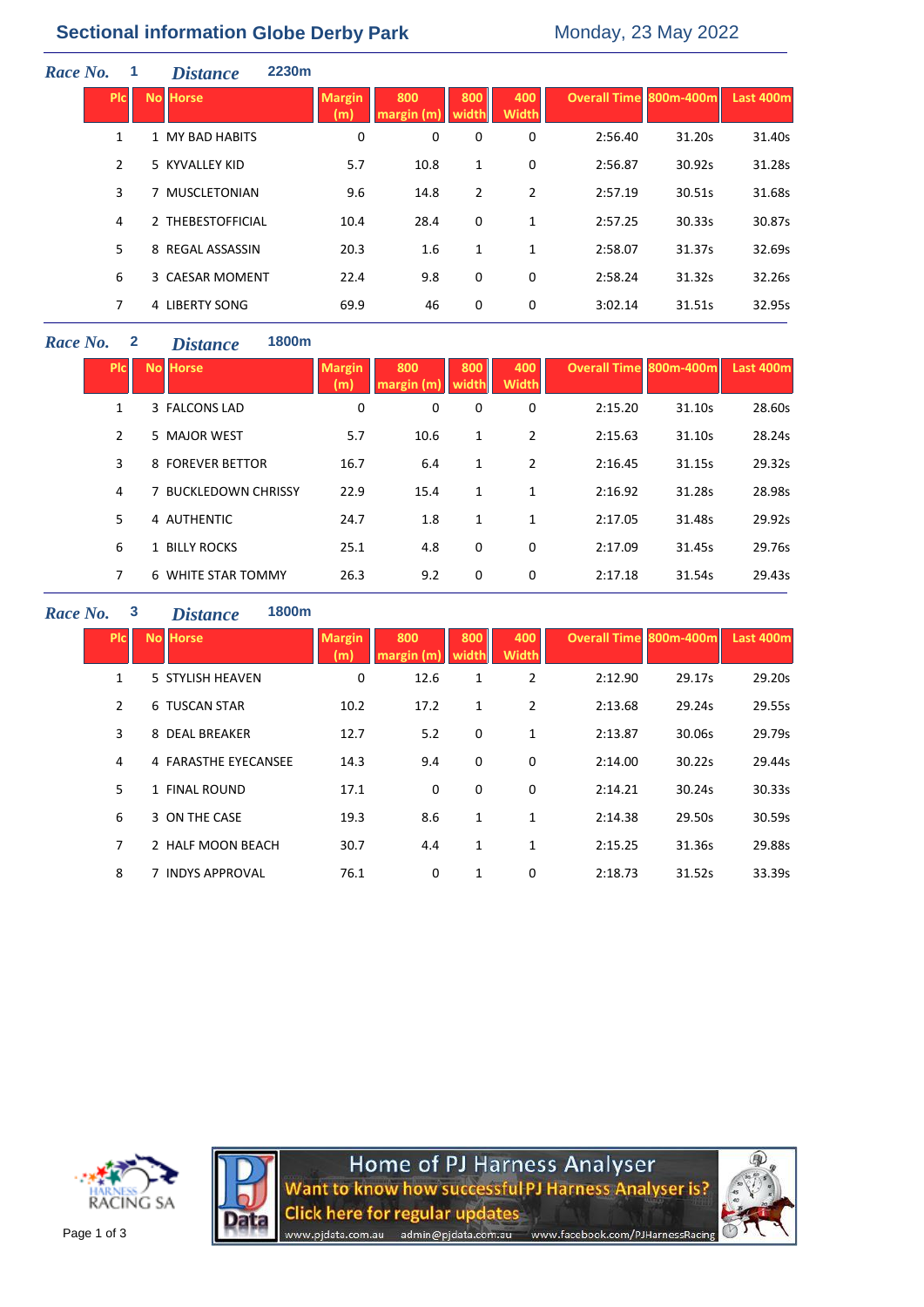# **Sectional information Globe Derby Park** Monday, 23 May 2022

| Race No. |                | 4 | 1800m<br><b>Distance</b> |                      |                  |              |                     |                        |        |           |
|----------|----------------|---|--------------------------|----------------------|------------------|--------------|---------------------|------------------------|--------|-----------|
|          | <b>PIC</b>     |   | <b>No Horse</b>          | <b>Margin</b><br>(m) | 800<br>margin(m) | 800<br>width | 400<br><b>Width</b> | Overall Time 800m-400m |        | Last 400m |
|          | 1              |   | 6 STEINMAN               | 0                    | 0                | 1            | 1                   | 2:12.70                | 30.34s | 28.26s    |
|          | $\overline{2}$ |   | 1 CELESTIAL DAYBREAK     | 0.8                  | 1.2              | 0            | 0                   | 2:12.76                | 30.21s | 28.36s    |
|          | 3              |   | 8 BOSS MAJOR             | 1.7                  | 5.6              | 0            | 0                   | 2:12.83                | 30.25s | 28.07s    |
|          | 4              |   | 4 LUV ME OR HATE ME      | 2.8                  | 8.8              | 1            | 1                   | 2:12.91                | 30.34s | 27.82s    |
|          | 5              |   | 3 HESEVERSOCLEVER        | 4.3                  | 4.4              | 1            | 1                   | 2:13.02                | 30.34s | 28.25s    |
|          | 6              |   | 5 UNCLE LEO              | 7.2                  | 13               | 1            | 1                   | 2:13.24                | 30.34s | 27.84s    |
|          | 7              |   | 7 ABSTRACTOR             | 8.9                  | 17.4             | 1            | 1                   | 2:13.36                | 30.39s | 27.59s    |
|          | 8              |   | 2 PAY ME INTEREST        | 18.9                 | 21.8             | 1            | 1                   | 2:14.11                | 30.41s | 27.98s    |
|          |                |   |                          |                      |                  |              |                     |                        |        |           |

## *Race No.* **5** *Distance* **1800m**

| <b>Picil</b>   | <b>No Horse</b> |                      | <b>Margin</b><br>(m) | 800<br>margin (m) | 800<br>width | 400<br><b>Width</b> | <b>Overall Time 800m-400m</b> |        | Last 400m |
|----------------|-----------------|----------------------|----------------------|-------------------|--------------|---------------------|-------------------------------|--------|-----------|
| 1              |                 | 3 GIFTEDFROMTHEHEART | 0                    | 0                 | 0            | 0                   | 2:15.10                       | 30.00s | 30.60s    |
| $\overline{2}$ | 6 SPEARHEAD     |                      | 1.5                  | 7.8               | 1            | $\overline{2}$      | 2:15.22                       | 29.75s | 30.38s    |
| 3              | 4 BOAK          |                      | 8.3                  | 7.4               | 0            | 0                   | 2:15.76                       | 29.77s | 30.90s    |
| 4              |                 | 5 NO ULTIMATUMS      | 8.3                  | 3.4               | 1            | 1                   | 2:15.76                       | 30.01s | 30.96s    |
| 5              | 9 LILLYSHELAINE |                      | 8.6                  | 21.6              | $\mathbf{1}$ | $\overline{2}$      | 2:15.79                       | 29.86s | 29.76s    |
| 6              |                 | 1 BETTOR YOU BET     | 13.3                 | 15                | 0            | 0                   | 2:16.16                       | 30.08s | 30.39s    |
| 7              |                 | 2 KEAYANG SHAKENBAKE | 14.2                 | 16.4              | $\mathbf{1}$ | 1                   | 2:16.24                       | 30.15s | 30.28s    |
| 8              |                 | 8 WATCHME RUN        | 20.3                 | 20.2              | $\mathbf 0$  | 0                   | 2:16.73                       | 30.18s | 30.43s    |
| 9              |                 | 7 ROCKSTAR DIVA      | 25.9                 | 26.8              | 1            | 1                   | 2:17.17                       | 30.23s | 30.30s    |

## *Race No.* **6** *Distance* **1800m**

| <b>Picil</b>   | <b>No Horse</b>      | <b>Margin</b> | 800<br>margin (m | 800<br>width | 400<br><b>Width</b> | <b>Overall Time 800m-400m</b> |        | Last 400m |
|----------------|----------------------|---------------|------------------|--------------|---------------------|-------------------------------|--------|-----------|
| $\mathbf{1}$   | 8 TOLD YOU TWICE     | 0             | 23.6             | 1            | 3                   | 2:12.70                       | 29.35s | 29.28s    |
| $\overline{2}$ | 3 COME ON SLOOPY     | 0.1           | 28               | 1            | 3                   | 2:12.71                       | 29.44s | 28.87s    |
| 3              | 7 OUR MAJOR JACK     | 0.4           | 9.2              | 1            | $\overline{2}$      | 2:12.73                       | 30.10s | 29.64s    |
| 4              | 5 ROCKY MONALOO      | 1.4           | 4.6              | 1            | 1                   | 2:12.81                       | 30.21s | 29.95s    |
| 5              | 1 WHITE STAR MOLLY   | 4.6           | $\Omega$         | 0            | 0                   | 2:13.06                       | 30.30s | 30.44s    |
| 6              | 4 MIDNIGHT SPORT     | 6.3           | 14.2             | 1            | 1                   | 2:13.20                       | 30.06s | 29.75s    |
| 7              | 2 MY MATE STEWY      | 6.7           | 6.4              | 0            | 0                   | 2:13.23                       | 30.21s | 30.21s    |
| 8              | 9 SUNSHINEINPARADISE | 8.1           | 19               | 1            | $\overline{2}$      | 2:13.34                       | 29.73s | 29.85s    |
| 9              | 6 ROCKNROLL TALLARA  | 11.9          | 14.6             | 0            | 0                   | 2:13.64                       | 30.01s | 30.18s    |





Home of PJ Harness Analyser<br>Want to know how successful PJ Harness Analyser is? **Click here for regular updates** admin@pjdata.com.au www.facebook.com/PJHarnessRacing www.pjdata.com.au